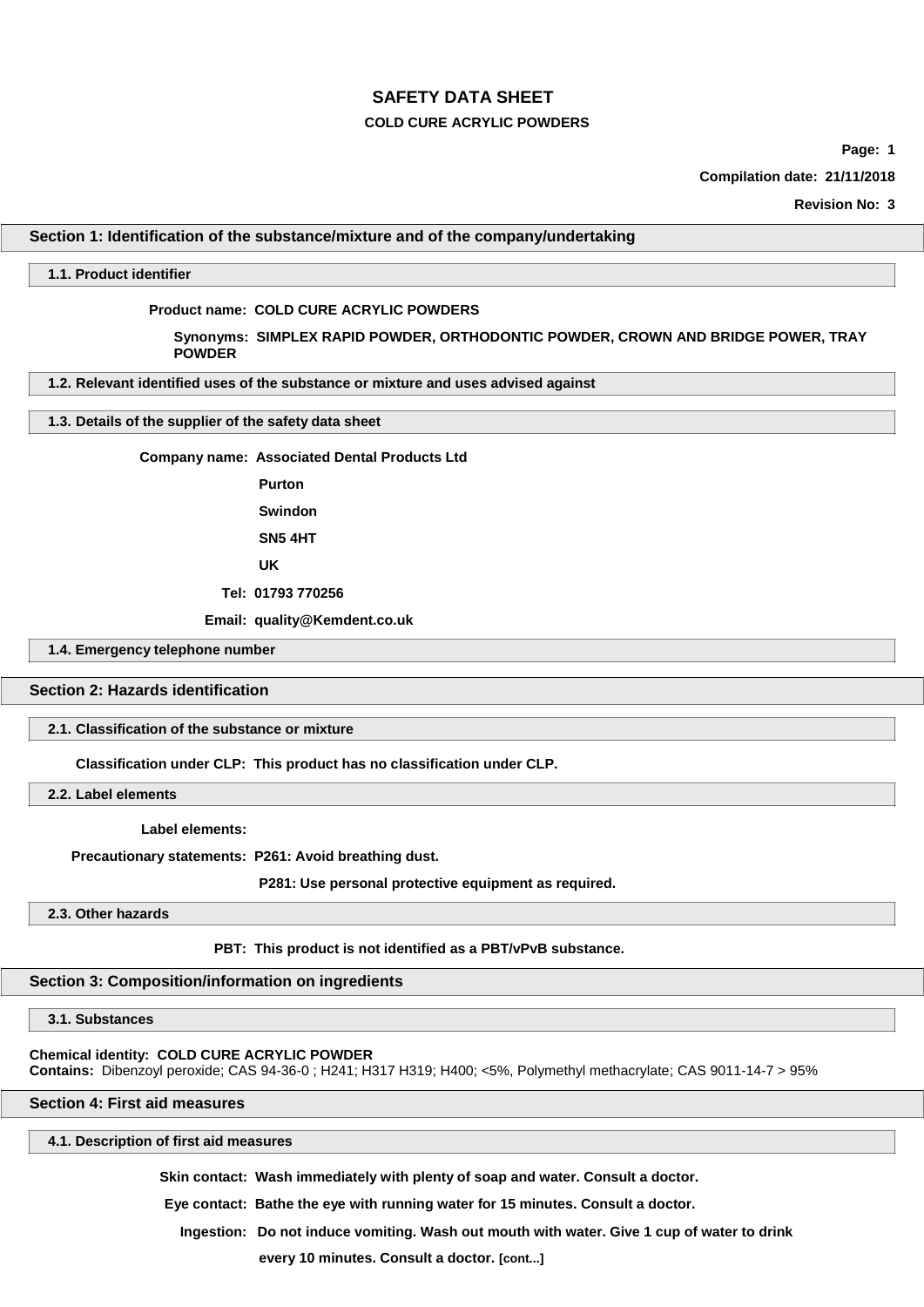## **COLD CURE ACRYLIC POWDERS**

**Page: 2**

**Inhalation: Remove casualty from exposure ensuring one's own safety whilst doing so. Consult a**

**doctor.**

**4.2. Most important symptoms and effects, both acute and delayed**

**Skin contact: There may be mild irritation at the site of contact.**

**Eye contact: There may be irritation and redness.**

**Ingestion: There may be soreness and redness of the mouth and throat. There may be vomiting and diarrhoea.**

**Inhalation: Exposure may cause coughing or wheezing.**

**Delayed / immediate effects: Immediate effects can be expected after short-term exposure.**

**4.3. Indication of any immediate medical attention and special treatment needed**

**Immediate / special treatment: Show this safety data sheet to the doctor in attendance.**

## **Section 5: Fire-fighting measures**

**5.1. Extinguishing media**

**Extinguishing media: Water spray. Alcohol or polymer foam. Dry chemical powder. Carbon dioxide.**

**5.2. Special hazards arising from the substance or mixture**

**Exposure hazards: In combustion emits toxic fumes.**

**5.3. Advice for fire-fighters**

**Advice for fire-fighters: Wear self-contained breathing apparatus. Wear protective clothing to prevent** 

**contact with skin and eyes.**

## **Section 6: Accidental release measures**

**6.1. Personal precautions, protective equipment and emergency procedures**

**Personal precautions: Eliminate all sources of ignition. Mark out the contaminated area with signs and** 

**prevent access to unauthorised personnel.**

**6.2. Environmental precautions**

**Environmental precautions: Do not discharge into drains or rivers. Contain the spillage using bunding.**

**6.3. Methods and material for containment and cleaning up**

**Clean-up procedures: Transfer to a closable, labelled salvage container for disposal by an** 

**appropriate method.**

**6.4. Reference to other sections**

**Reference to other sections: Refer to section 13 of SDS.**

**Section 7: Handling and storage**

**7.1. Precautions for safe handling**

**Handling requirements: Ensure there is exhaust ventilation of the area. Avoid the formation or spread of** 

**dust in the air. Avoid direct contact with the substance.**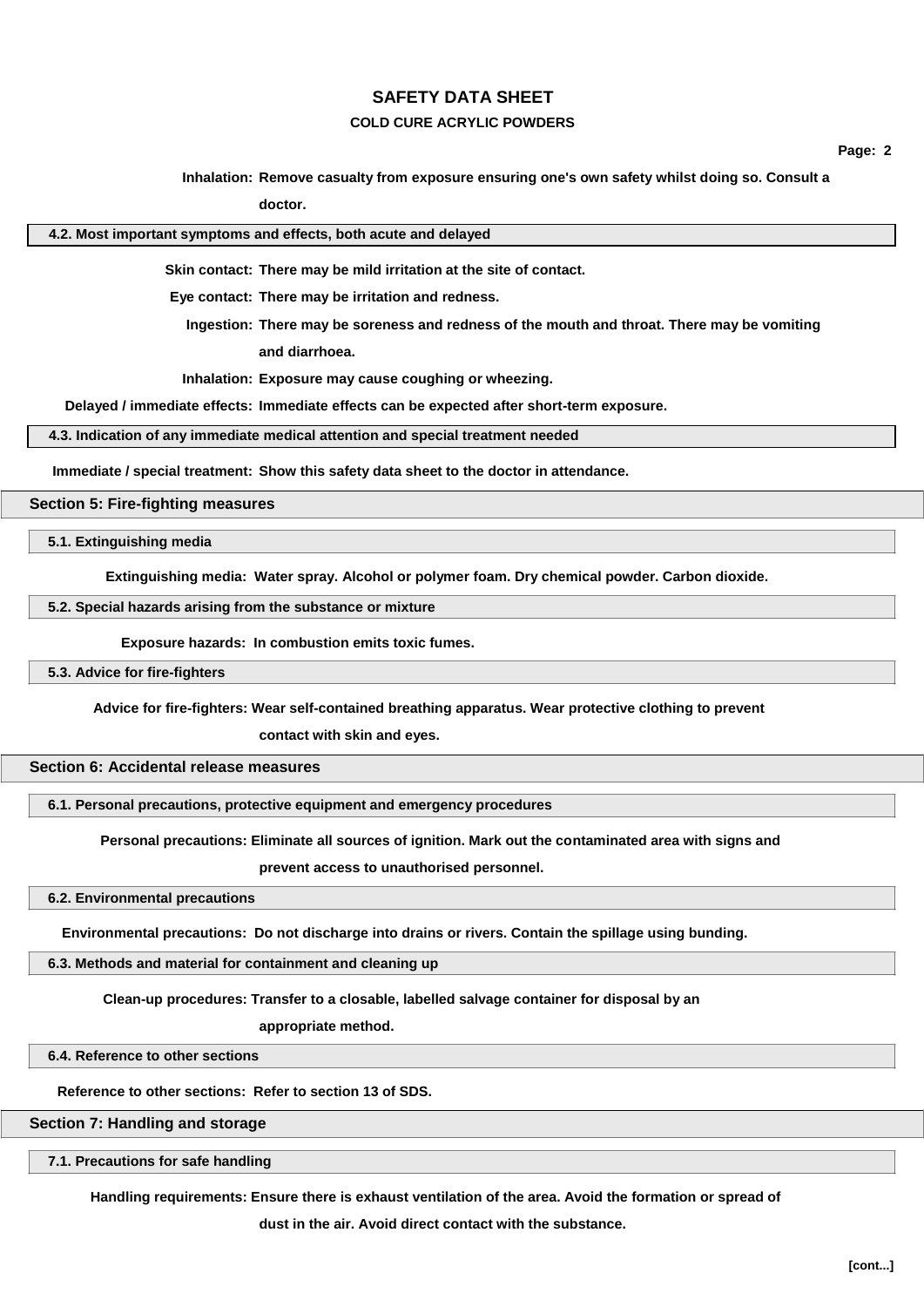## **COLD CURE ACRYLIC POWDERS**

**Page: 3**

#### **7.2. Conditions for safe storage, including any incompatibilities**

#### **Storage conditions: Store in a cool, well ventilated area.**

## **7.3. Specific end use(s)**

#### **Section 8: Exposure controls/personal protection**

## **8.1. Control parameters**

**Workplace exposure limits: No data available.**

# **DNEL/PNEC Values**

**DNEL / PNEC No data available.**

## **8.2. Exposure controls**

**Engineering measures: Ensure there is exhaust ventilation of the area.**

**Respiratory protection: Respiratory protective device with particle filter.**

**Hand protection: Butyl gloves.**

**Eye protection: Safety glasses with side-shields.**

**Skin protection: Protective clothing.**

**Environmental: Prevent from entering in public sewers or the immediate environment.**

## **Section 9: Physical and chemical properties**

#### **9.1. Information on basic physical and chemical properties**

**State: Powder**

**Colour: White/Pink/Green/Blue/Yellow**

#### **Solubility in water: Insoluble**

**9.2. Other information**

#### **Other information: No data available.**

#### **Section 10: Stability and reactivity**

**10.1. Reactivity**

**Reactivity: Stable under recommended transport or storage conditions.**

#### **10.2. Chemical stability**

**Chemical stability: Stable under normal conditions.**

**10.3. Possibility of hazardous reactions**

**Hazardous reactions: Hazardous reactions will not occur under normal transport or storage conditions.** 

**Decomposition may occur on exposure to conditions or materials listed below.**

**10.4. Conditions to avoid**

**Conditions to avoid: Heat.**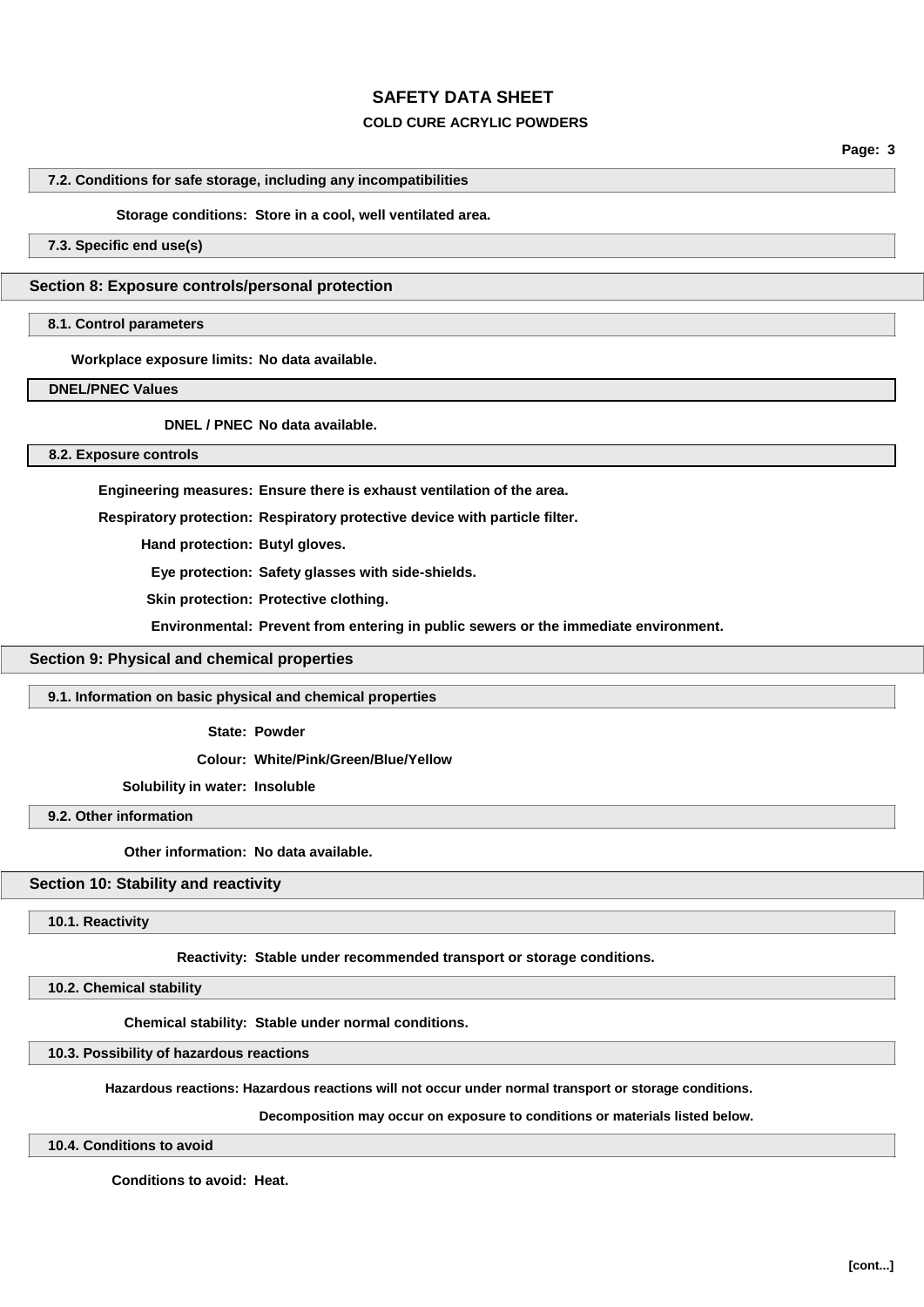## **COLD CURE ACRYLIC POWDERS**

**Page: 4**

#### **10.5. Incompatible materials**

**Materials to avoid: Oxidising agents. Reducing agents. Acids. Bases. Amines.**

#### **10.6. Hazardous decomposition products**

**Haz. decomp. products: In combustion emits toxic fumes.**

#### **Section 11: Toxicological information**

**11.1. Information on toxicological effects**

**Toxicity values: No data available.**

**Symptoms / routes of exposure**

**Skin contact: There may be mild irritation at the site of contact.**

**Eye contact: There may be irritation and redness.**

**Ingestion: There may be soreness and redness of the mouth and throat. There may be vomiting and diarrhoea.**

**Inhalation: Exposure may cause coughing or wheezing.**

**Delayed / immediate effects: Immediate effects can be expected after short-term exposure.**

**Other information: Not applicable.**

**Section 12: Ecological information**

**12.1. Toxicity**

**Ecotoxicity values: No data available.**

**12.2. Persistence and degradability**

**Persistence and degradability: Not readily biodegradable.**

**12.3. Bioaccumulative potential**

**Bioaccumulative potential: Slightly bioaccumulable.**

**12.4. Mobility in soil**

**Mobility: Insoluble in water.**

**12.5. Results of PBT and vPvB assessment**

**PBT identification: This product is not identified as a PBT/vPvB substance.**

**12.6. Other adverse effects**

**Other adverse effects: No data available.**

**Section 13: Disposal considerations**

**13.1. Waste treatment methods**

**Disposal operations: Transfer to a suitable container and arrange for collection by specialised disposal**

**company.**

**Disposal of packaging: Arrange for collection by specialised disposal company.**

**NB: The user's attention is drawn to the possible existence of regional or national**

**regulations regarding disposal. [cont...]**